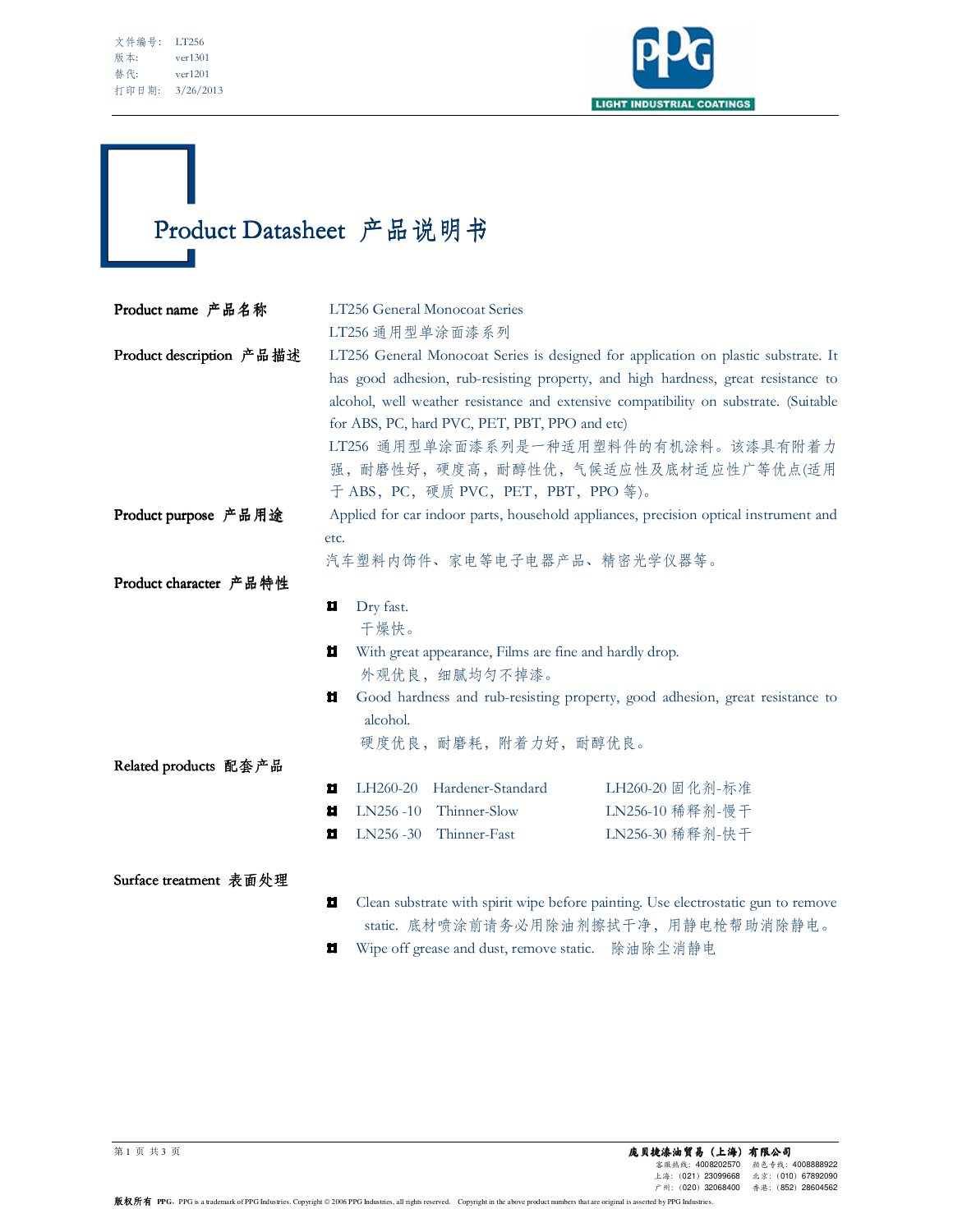

## Application process 施工流程

| Application methods                                           | Conventional spray                                                                                                                                                           |  |  |
|---------------------------------------------------------------|------------------------------------------------------------------------------------------------------------------------------------------------------------------------------|--|--|
| 施工方法                                                          | 手工喷涂                                                                                                                                                                         |  |  |
| Hardener 固化剂                                                  | LH260-20                                                                                                                                                                     |  |  |
| Thinner 稀释剂                                                   | $LN256-10/-30$                                                                                                                                                               |  |  |
| Mixing ratio (colors : hardener: thinner)<br>混合比例(色漆:固化剂:稀释剂) | 8~10: 1: 10 (by weight/重量比)                                                                                                                                                  |  |  |
| Pot life 混合使用时间                                               | $8$ Hrs/小时                                                                                                                                                                   |  |  |
| Spray viscosity (NK#2 cup, 20°C)                              | $9 - 12S$                                                                                                                                                                    |  |  |
| 喷涂粘度(岩田 2#杯, 20℃)                                             | $9-12$ 秒                                                                                                                                                                     |  |  |
| Spray distance<br>喷涂距离 (cm/厘米)                                | $15 - 25$                                                                                                                                                                    |  |  |
| Spray nozzle<br>喷涂口径 (mm/毫米)                                  | $1.1 \sim 1.3$                                                                                                                                                               |  |  |
| Pressure 喷涂压力 (Mpa)                                           | $0.4 - 0.6$                                                                                                                                                                  |  |  |
| Flash-off 层闪时间                                                | 2~5 min/分钟                                                                                                                                                                   |  |  |
| Flow time 流平时间                                                | $5 \text{ min}/\textcircled{2}$ 钟                                                                                                                                            |  |  |
| Curing conditions 固化条件                                        | Air drying 自然干燥<br>Forced drying 强制干燥<br>$(25^{\circ}C)$<br>$80^{\circ}$ C $\times$ 30min<br>Dust-free: 15 min<br>80℃×30分钟<br>表干: 15 分钟;<br>Through dry: 24 Hrs<br>实干: 24 小时 |  |  |

## Important notes 注意事项:

Usually to be painted manually. Electrostatic spray can be sometimes applied in case the substrate has been specially treated to be suitable for electrostatic spray.

一般用手工喷涂,但有时候塑料表面经处理也可用于静电喷涂。

Coatings should be mixed sufficiently once opened. Clean the remainder with thinner and pour them together into mixing container to avoid color variation caused by pigment settling.

涂料开罐后应充分搅拌均匀,罐底残漆应用稀释剂洗净一并混入调漆罐中,以防颜料沉底引起的色差。

Filter thinner with 200 mesh strainer before using to get rid of impurity if any.

稀释剂使用前须用 200 目滤网过滤,以除去可能混入的杂质。

- After thinning, use 120 mesh strainer for filtration before spraying. 涂料开稀后,用120目滤网过滤,然后使用。
- Keep in dust-free environment for 5-10 minutes after painting, then send into drying room. 喷涂后物件在无尘环境中维持 5-10 分钟后进入烘道。
- The ratio of color coat and hardener should be exact. Use special thinner only. 色漆与固化剂混合比例要正确,并要使用专用稀释剂。
- The pot life will be 8 hours once the hardener had been added. Please use it up within the time. Notice high temperature and humidity will reduce the pot life. 色漆与固化剂混合后,活化时间为 8 小时,故应在规定时间内用完。应当注意环境温度高湿度高会 减短使用寿命。